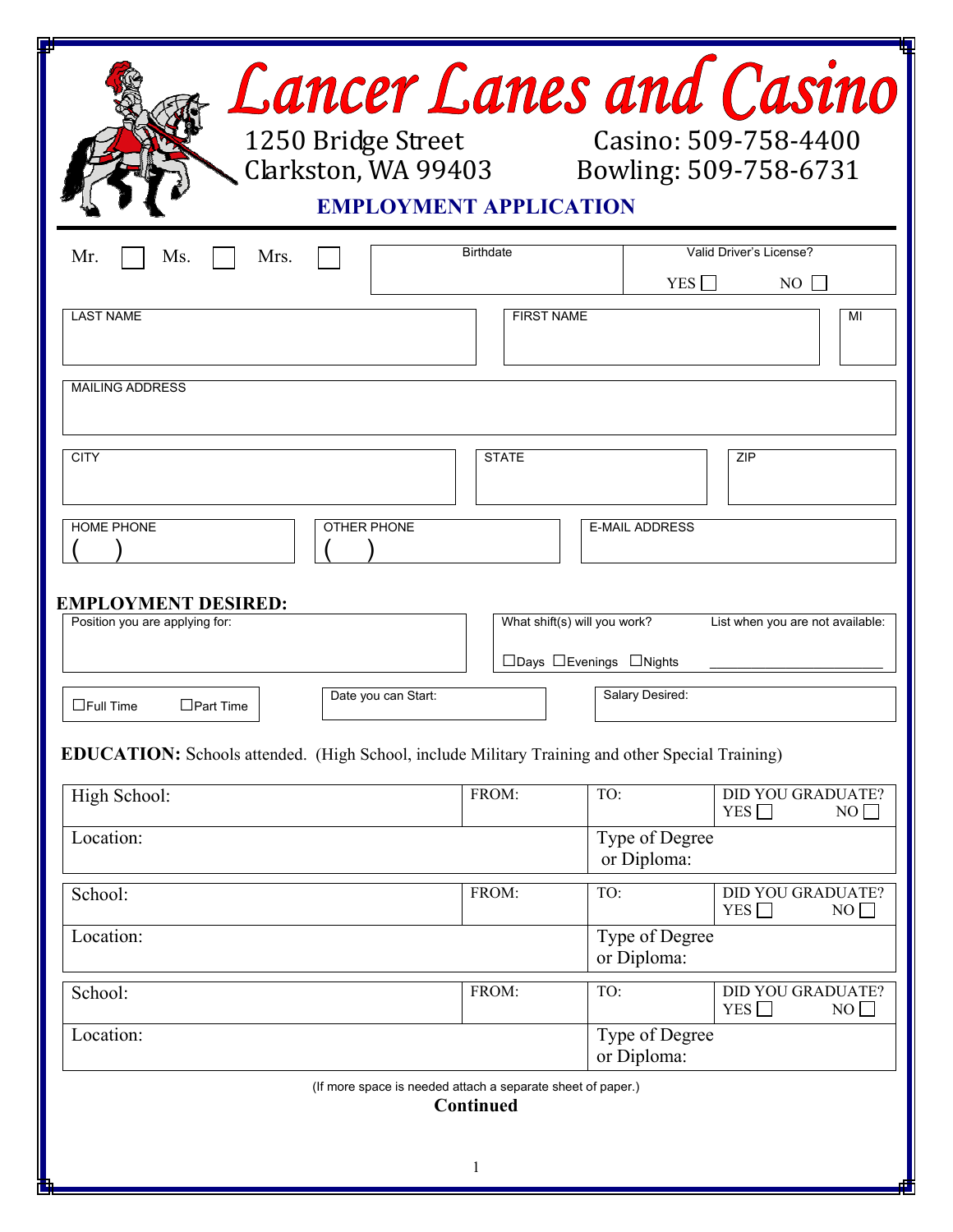| Employer:                                                                                                 | From:                                | To:         | Hrs/week: | Job Title:                                            |  |
|-----------------------------------------------------------------------------------------------------------|--------------------------------------|-------------|-----------|-------------------------------------------------------|--|
| Address:                                                                                                  | Phone:                               | Supervisor: |           | May we contact this<br>employer? YES ■NO              |  |
| Duties Performed:                                                                                         |                                      |             |           |                                                       |  |
| Reason for leaving:                                                                                       |                                      |             |           |                                                       |  |
| Employer:                                                                                                 | From:                                | To:         | Hrs/week: | Job Title:                                            |  |
| Address:                                                                                                  | Phone:                               | Supervisor: |           | May we contact this<br>employer? YES ■NO              |  |
| Duties Performed:                                                                                         |                                      |             |           |                                                       |  |
| Reason for leaving:                                                                                       |                                      |             |           |                                                       |  |
| Employer:                                                                                                 | From:                                | To:         | Hrs/week: | Job Title:                                            |  |
| Address:                                                                                                  | Phone:                               | Supervisor: |           | May we contact this<br>employer? YES ■NO              |  |
| Duties Performed:                                                                                         |                                      |             |           |                                                       |  |
| Reason for leaving:                                                                                       |                                      |             |           |                                                       |  |
| Employer:                                                                                                 | From:                                | To:         | Hrs/week: | Job Title:                                            |  |
| Address:                                                                                                  | Phone:                               | Supervisor: |           | May we contact this<br>employer? YES $\Box$ NO $\Box$ |  |
| Duties Performed:                                                                                         |                                      |             |           |                                                       |  |
| Reason for leaving:                                                                                       |                                      |             |           |                                                       |  |
| Have you ever been employed by a Bowling Center? $\Box$ Yes $\Box$ No<br>Casino? $\square Yes \square No$ | Restaurant? $\square Yes \square No$ |             |           |                                                       |  |
|                                                                                                           |                                      |             |           |                                                       |  |